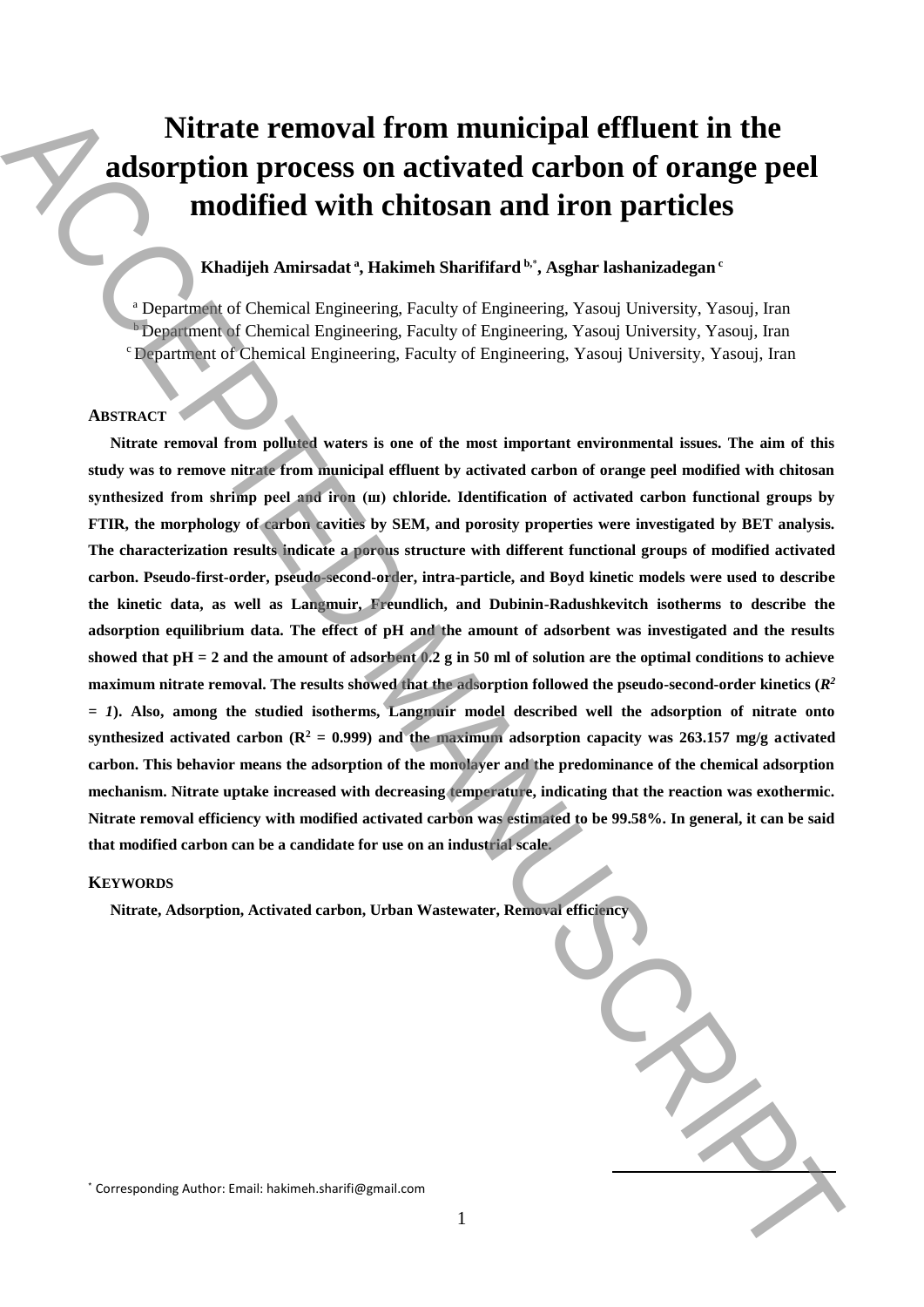## **1. Introduction**

Nitrates are important pollutants in wastewater that have harmful effects on human health. Therefore, its elimination and reduction in wastewater and water to less than the set standard has always been very important. The World Health Organization has set the maximum permissible level of nitrate in surface water at 50 mg/L [1]. The Iranian Institute of Standards and Industrial Research has set a limit of 45 mg/L nitrate in surface waters. The presence of nitrate in water up to the standard level (less than 45 mg/L) is not dangerous [2] but increasing the amount of nitrate above the standard level can be easily absorbed by the gastrointestinal tract and cause diseases such as methemoglobinemia, especially in children [3]. Nitrate water pollution can also lead to high blood pressure, increased neonatal mortality, goiter, cytogenic and premature birth [4, 5]. Studies in recent years have shown that the phenomenon of adsorption with the help of activated carbon is a convenient, easy, and low-cost way to remove various types of contaminants [4]. In this method, with the help of an adsorbent such as activated carbon, the entry of nitrate contaminants into water sources can be prevented. Due to the high cost of commercial activated carbon, the production of activated carbon using agricultural wastes has attracted attention today. Also today, modification of activated carbon surface with various materials such as natural polymers and nanoparticles to improve its adsorption properties has received much attention [6]. In this study, activated carbon was prepared from orange peel waste, and chitosan (natural polymer) was prepared from shrimp shells, and then the surface of activated carbon was modified with chitosan and iron nanoparticles. Modified activated carbon was used to remove nitrate from drinking water by adsorption process. Introduction interaction is probable in a second of the ACCE control and Acces by the ACCE control and ACCE control and Acces by the ACCE control and ACCE control and ACCE control and ACCE control and ACCE control and ACC

#### **2. Methodology**

Activated carbon was prepared from the orange peels by chemical activation with phosphoric acid [7, 8]. Chitosan was synthesized from the shrimp shells. Then the surface of activated carbon was modified using chitosan and iron nanoparticles according to the method presented by Sharififard et al. [6]. The porosity structure of activated carbon and its functional groups and the success of the surface modification process were evaluated by BET, FTIR, and SEM techniques. Modified activated carbon was used to remove nitrate from municipal effluents via the batch adsorption process. The effect of pH and adsorbent amount on nitrate removal ability of modified activated carbon was investigated. Also kinetic and equilibrium experiments were performed and analyzed with different kinetic and isotherm models.

#### **3. Discussion and Results**

The results of BET and SEM analysis showed that the synthesized activated carbon has a porous structure with a specific surface area of  $1526 \text{ m}^2\text{g}^{-1}$ . The FTIR and EDX spectrums confirmed the successful synthesis and modification of activated carbon with amine groups of chitosan and iron functional groups. The FTIR peaks confirmed the main functional groups of activated carbon including carboxylic acid, Lactonic, and phenolic groups. The value of  $pH_{ZPC}$  was 3.01. Results showed that the nitrate adsorption percentage decreased with increasing pH, and the highest amount of nitrate uptake occurs at pH equal to 2. At pH  $\langle 3.01,$  the activated carbon surface has a positive charge and can attract the nitrate anions via electrostatic adsorption. The surface charge of the adsorbent is negative at pH> 3.01. Therefore, at pH>3.01 due to electrostatic repulsion, the nitrate adsorption is low. The results of the effect of the amount of adsorbent indicate an increase in nitrate removal efficiency with increasing the amount of adsorbent.



**Figure 1. (a): Kinetics result; (b): Equilibrium result**

Figure 1 (a) shows the results of kinetics experiments. These data were investigated with various kinetics models including pseudo-first, pseudo-second-order,